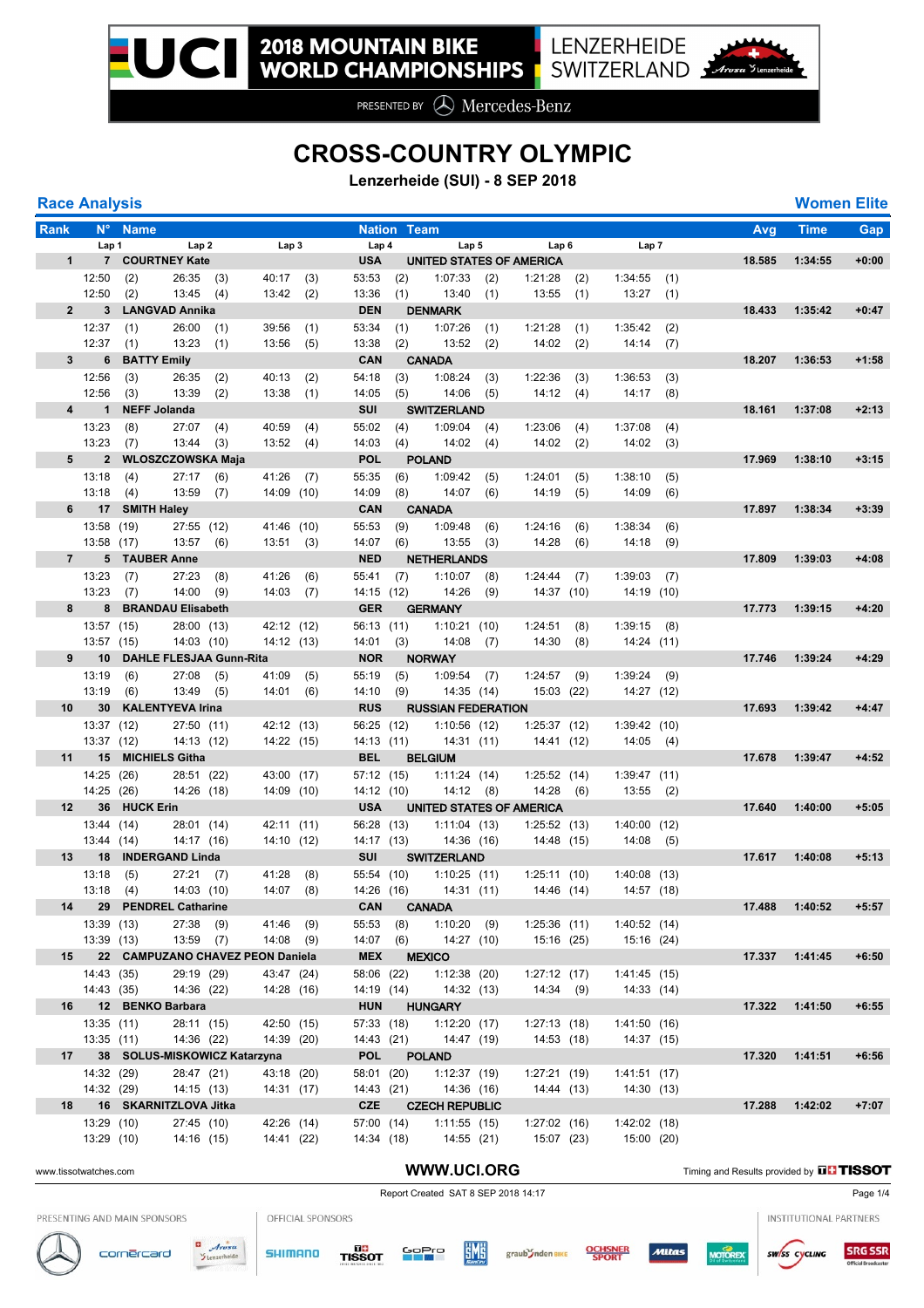## **CROSS-COUNTRY OLYMPIC**

**Lenzerheide (SUI) - 8 SEP 2018**

| <b>Race Analysis</b> |  |  |
|----------------------|--|--|
|----------------------|--|--|

| <b>Race Analysis</b>  |                  |                                    |           |                          |                          |                          |                    |                           |              |                           |                           |                                               |             | <b>Women Elite</b> |
|-----------------------|------------------|------------------------------------|-----------|--------------------------|--------------------------|--------------------------|--------------------|---------------------------|--------------|---------------------------|---------------------------|-----------------------------------------------|-------------|--------------------|
| Rank                  |                  | N <sup>o</sup> Name                |           |                          |                          |                          | <b>Nation Team</b> |                           |              |                           |                           | Avg                                           | <b>Time</b> | Gap                |
|                       | Lap 1            |                                    | Lap2      |                          | Lap3                     | Lap 4                    |                    | Lap 5                     |              | Lap6                      | Lap 7                     |                                               |             |                    |
| 19                    |                  | 24 STRAUSS Mariske                 |           |                          |                          | <b>RSA</b>               |                    | <b>SOUTH AFRICA</b>       |              |                           |                           | 17.283                                        | 1:42:04     | $+7:09$            |
|                       | 14:26 (27)       |                                    |           | 28:41 (20)               | 43:00 (18)               | 57:28 (16)               |                    | 1:12:03(16)               |              | 1:26:51(15)               | 1:42:04(19)               |                                               |             |                    |
|                       | 14:26 (27)       |                                    |           | 14:15(13)                | 14:19 (14)               | 14:28 (17)               |                    | 14:35 (14)                |              | 14:48 (15)                | 15:13(23)                 |                                               |             |                    |
| 20                    |                  | 14 LAST Annie                      |           |                          |                          | <b>GBR</b>               |                    | <b>GREAT BRITAIN</b>      |              |                           |                           | 17.160                                        | 1:42:48     | $+7:53$            |
|                       | 14:19 (25)       |                                    |           | 28:57 (26)               | 43:44 (23)               | 58:06 (21)               |                    | 1:12:54(21)               |              | 1:27:52(21)               | 1:42:48 (20)              |                                               |             |                    |
|                       | 14:19 (24)       |                                    |           | 14:38 (24)               | 14:47 (24)               | 14:22 (15)               |                    | 14:48 (20)                |              | 14:58 (20)                | 14:56 (17)                |                                               |             |                    |
|                       | 21               | 40 WALTER Sandra                   |           |                          |                          | <b>CAN</b>               |                    | <b>CANADA</b>             |              |                           |                           | 17.146                                        | 1:42:53     | $+7:58$            |
|                       | 14:03 (20)       |                                    |           | 28:22 (16)               | 42:55 (16)               | 57:33 (17)               |                    | $1:12:29$ (18)            |              | 1:27:26(20)               | 1:42:53(21)               |                                               |             |                    |
|                       | 14:03 (20)       |                                    |           | 14:19 (17)               | 14:33 (18)               | 14:38 (20)               |                    | 14:56 (22)                |              | 14:57 (19)                | 15:27 (25)                |                                               |             |                    |
| 22                    |                  | 20 CRNOGORAC Jovana                |           |                          |                          | <b>SRB</b>               |                    | <b>SERBIA</b>             |              |                           |                           | 17.090                                        | 1:43:13     | $+8:18$            |
|                       | 15:00 (41)       |                                    |           | 29:34 (30)               | 44:13 (28)               | 58:49 (26)               |                    | 1:13:35(23)               | 1:28:14(22)  |                           | 1:43:13(22)               |                                               |             |                    |
|                       | 15:00 (41)       |                                    |           | 14:34 (21)               | 14:39 (20)               | 14:36 (19)               |                    | 14:46 (18)                |              | 14:39 (11)                | 14:59 (19)                |                                               |             |                    |
|                       |                  | 23 25 FORCHINI Ramona              |           |                          |                          | SUI                      |                    | <b>SWITZERLAND</b>        |              |                           |                           | 17.035                                        | 1:43:33     | $+8:38$            |
|                       | 14:05(21)        |                                    |           | 28:54 (25)               | 43:48 (25)               | 58:39 (25)               |                    | 1:13:38(24)               | 1:28:27(23)  |                           | 1:43:33 (23)              |                                               |             |                    |
|                       | 14:05 (21)       |                                    |           | 14:49 (26)               | 14:54 (27)               | 14:51 (25)               |                    | 14:59 (23)                |              | 14:49 (17)                | 15:06 (21)                |                                               |             |                    |
| 24                    |                  | 21 DAVISON Lea                     |           |                          |                          | <b>USA</b>               |                    | UNITED STATES OF AMERICA  |              |                           |                           | 16.994                                        | 1:43:48     | $+8:53$            |
|                       | 14:29 (28)       |                                    |           | 29:14 (28)               | 44:03 (26)               | 58:53 (27)               |                    | 1:13:55(26)               | 1:28:53(24)  |                           | 1:43:48 (24)              |                                               |             |                    |
|                       | 14:29 (28)       |                                    |           | 14:45 (25)               | 14:49 (26)               | 14:50 (24)               |                    | 15:02 (24)                | 14:58 (20)   |                           | 14:55 (16)                |                                               |             |                    |
| 25 <sub>2</sub>       |                  | 23 LECHNER Eva                     |           |                          |                          | <b>ITA</b>               |                    | <b>ITALY</b>              |              |                           |                           | 16.934                                        | 1:44:10     | $+9:15$            |
|                       | 13:57 (16)       |                                    |           | 28:52 (23)               | 43:40 (22)               | 58:35 (23)               |                    | 1:13:47(25)               | 1:29:01(26)  |                           | 1:44:10(25)               |                                               |             |                    |
|                       | 13:57 (15)       |                                    |           | 14:55 (28)               | 14:48 (25)               | 14:55 (26)               |                    | 15:12 (25)                |              | 15:14 (24)                | 15:09 (22)                |                                               |             |                    |
|                       |                  | 26 27 BRESSET Julie                |           |                          |                          | <b>FRA</b>               |                    | <b>FRANCE</b>             |              |                           |                           | 16.845                                        | 1:44:43     | $+9:48$            |
|                       | 13:58 (18)       |                                    |           | 28:28 (18)               | 43:04 (19)               | 57:52 (19)<br>14:48 (23) |                    | 1:13:15(22)               | 1:28:57 (25) |                           | 1:44:43 (26)              |                                               |             |                    |
|                       | 13:58 (17)<br>27 | 26 STEPANOVA Karla                 |           | 14:30 (20)               | 14:36 (19)               | <b>CZE</b>               |                    | 15:23 (34)                |              | 15:42 (27)                | 15:46 (27)                | 16.712                                        | 1:45:33     | $+10:38$           |
|                       | 14:10 (22)       |                                    |           |                          |                          |                          |                    | <b>CZECH REPUBLIC</b>     |              |                           |                           |                                               |             |                    |
|                       | 14:10 (22)       |                                    |           | 29:07 (27)<br>14:57 (29) | 44:04 (27)<br>14:57 (28) | 59:12 (28)<br>15:08 (28) |                    | 1:14:24(27)<br>15:12 (25) |              | 1:29:55(27)<br>15:31 (26) | 1:45:33(27)<br>15:38 (26) |                                               |             |                    |
| 28                    |                  | 32 STIRNEMANN Kathrin              |           |                          |                          | SUI                      |                    | <b>SWITZERLAND</b>        |              |                           |                           | 16.463                                        | 1:47:09     | $+12:14$           |
|                       | 14:11 (23)       |                                    |           | 28:40 (19)               |                          | 58:37 (24)               |                    | 1:14:32(28)               |              | 1:30:33(28)               | 1:47:09(28)               |                                               |             |                    |
|                       | 14:11 (23)       |                                    |           | 14:29 (19)               | 43:21 (21)<br>14:41 (22) | 15:16 (31)               |                    | 15:55 (41)                |              | 16:01 (28)                | 16:36 (28)                |                                               |             |                    |
|                       |                  | 29 13 GOULAO HENRIQUE Raiza        |           |                          |                          | <b>BRA</b>               |                    | <b>BRAZIL</b>             |              |                           |                           |                                               |             | $-1$ LAP           |
|                       | 14:19 (24)       |                                    |           | 29:41 (33)               | 44:47 (31)               | 1:00:16(31)              |                    | 1:15:28(29)               |              |                           |                           |                                               |             |                    |
|                       | 14:19 (24)       |                                    |           | 15:22 (38)               | 15:06 (30)               | 15:29 (38)               |                    | 15:12 (25)                |              |                           |                           |                                               |             |                    |
| 30 <sub>o</sub>       |                  | 58 ABRIL RESTREPO Laura Valentina  |           |                          |                          | <b>COL</b>               |                    | <b>COLOMBIA</b>           |              |                           |                           |                                               |             | $-1$ LAP           |
|                       | 14:39 (33)       |                                    |           | 30:04(36)                | 45:15 (33)               | 1:00:24(33)              |                    | 1:15:43(31)               |              |                           |                           |                                               |             |                    |
|                       | 14:39 (33)       |                                    |           | 15:25 (39)               | 15:11 (33)               | 15:09 (29)               |                    | 15:19 (31)                |              |                           |                           |                                               |             |                    |
| 31                    | 47               | <b>MONTAMBAULT Cindy</b>           |           |                          |                          | <b>CAN</b>               |                    | <b>CANADA</b>             |              |                           |                           |                                               |             | $-1$ LAP           |
|                       | 14:33 (31)       |                                    |           | 29:39 (31)               | 44:45 (30)               | $1:00:01$ (29)           |                    | 1:15:41(30)               |              |                           |                           |                                               |             |                    |
|                       | 14:33(30)        |                                    |           | 15:06 (32)               | 15:06 (30)               | 15:16 (31)               |                    | 15:40 (37)                |              |                           |                           |                                               |             |                    |
| 32                    |                  | 57 QUINTERO PINEDA Yosiana Fareidy |           |                          |                          | <b>COL</b>               |                    | <b>COLOMBIA</b>           |              |                           |                           |                                               |             | $-1$ LAP           |
|                       | 15:11 (45)       |                                    |           | 30:23(37)                | 45:36 (36)               | 1:00:53(35)              |                    | 1:16:10(34)               |              |                           |                           |                                               |             |                    |
|                       | 15:11 (45)       |                                    |           | 15:12 (35)               | 15:13 (34)               | 15:17 (33)               |                    | 15:17 (30)                |              |                           |                           |                                               |             |                    |
| 33                    | 31               | <b>ENAUX Sabrina</b>               |           |                          |                          | <b>FRA</b>               |                    | <b>FRANCE</b>             |              |                           |                           |                                               |             | $-1$ LAP           |
|                       | 14:33(30)        |                                    |           | 29:40 (32)               | 44:59 (32)               | 1:00:17(32)              |                    | 1:15:55(32)               |              |                           |                           |                                               |             |                    |
|                       | 14:33(30)        |                                    |           | 15:07 (33)               | 15:19 (36)               | 15:18 (34)               |                    | 15:38 (36)                |              |                           |                           |                                               |             |                    |
| 34                    |                  | 44 SCHAUS Fabienne                 |           |                          |                          | <b>LUX</b>               |                    | <b>LUXEMBOURG</b>         |              |                           |                           |                                               |             | $-1$ LAP           |
|                       | 15:18 (49)       |                                    |           | 30:28 (38)               | 45:41 (37)               | $1:01:02$ (36)           |                    | 1:16:37 (36)              |              |                           |                           |                                               |             |                    |
|                       | 15:18 (49)       |                                    |           | 15:10 (34)               | 15:13 (34)               | 15:21 (36)               |                    | 15:35 (35)                |              |                           |                           |                                               |             |                    |
|                       |                  | 35 41 LILL Candice                 |           |                          |                          | <b>RSA</b>               |                    | <b>SOUTH AFRICA</b>       |              |                           |                           |                                               |             | $-1$ LAP           |
|                       | 15:14(47)        |                                    |           | 30:45(41)                | 45:51 (38)               | 1:01:03(37)              |                    | 1:16:24 (35)              |              |                           |                           |                                               |             |                    |
|                       | 15:14 (47)       |                                    |           | 15:31 (41)               | 15:06 (30)               | 15:12 (30)               |                    | 15:21 (32)                |              |                           |                           |                                               |             |                    |
| 36                    |                  | 56 MOURAO Jaqueline                |           |                          |                          | <b>BRA</b>               |                    | <b>BRAZIL</b>             |              |                           |                           |                                               |             | $-1$ LAP           |
|                       | 14:58 (39)       |                                    | 30:35(40) |                          | 46:01 (40)               | 1:01:49(42)              |                    | 1:17:05(42)               |              |                           |                           |                                               |             |                    |
|                       | 14:58 (39)       |                                    |           | 15:37 (44)               | 15:26 (41)               | 15:48 (42)               |                    | 15:16 (28)                |              |                           |                           |                                               |             |                    |
|                       |                  |                                    |           |                          |                          |                          |                    |                           |              |                           |                           |                                               |             |                    |
| www.tissotwatches.com |                  |                                    |           |                          |                          |                          |                    | WWW.UCI.ORG               |              |                           |                           | Timing and Results provided by <b>THISSOT</b> |             |                    |

### Report Created SAT 8 SEP 2018 14:17 Page 2/4

INSTITUTIONAL PARTNERS

PRESENTING AND MAIN SPONSORS







SHIMANO

TISSOT

**EME** 

GoPro

graub Snden BIKE



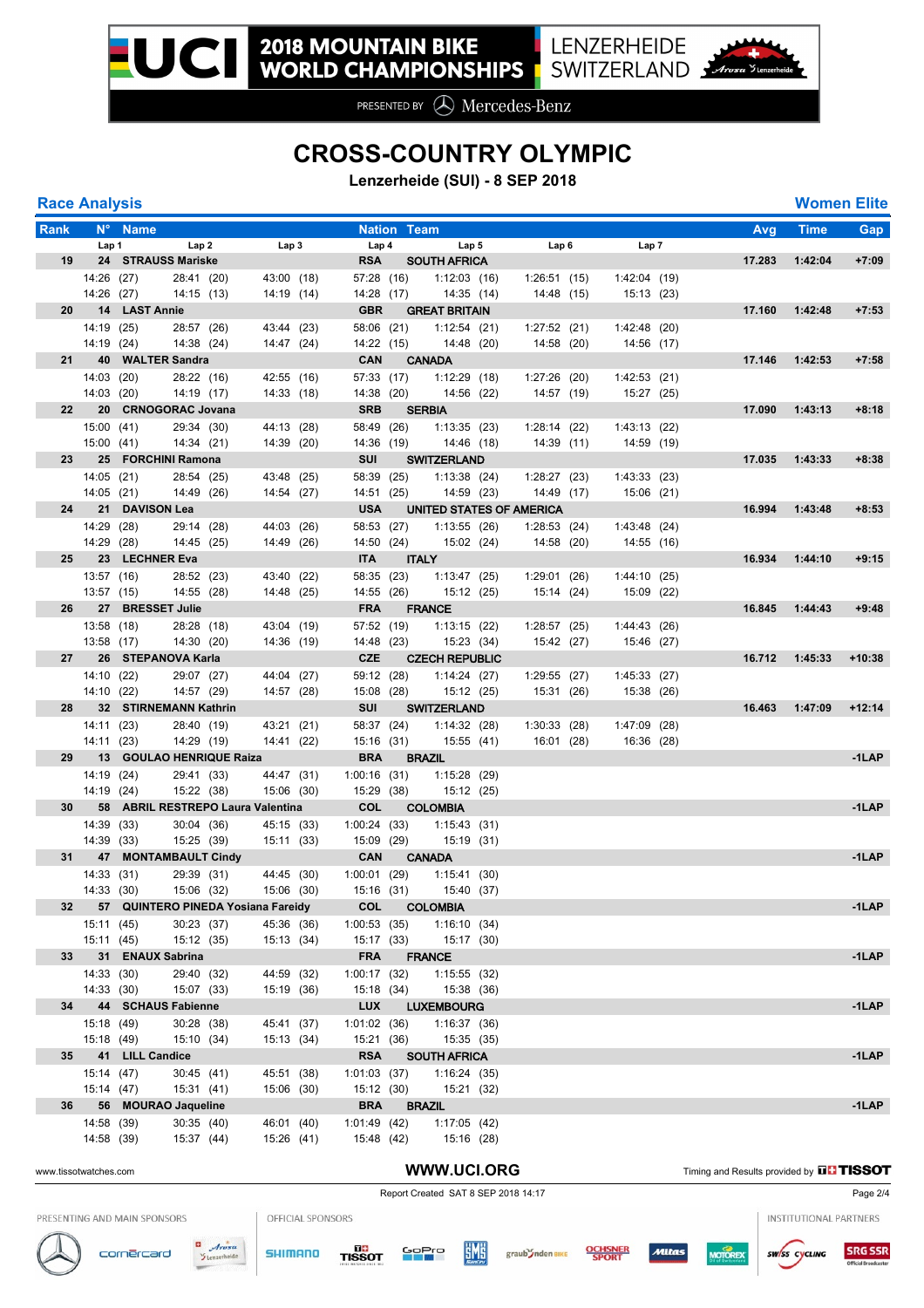# **CROSS-COUNTRY OLYMPIC**

**Lenzerheide (SUI) - 8 SEP 2018**

| <b>Race Analysis</b> |  |
|----------------------|--|
|                      |  |

| <b>Race Analysis</b>  |                          |                              |                          |                                |                   |                              |                                     |                  |       |                                               |                               | <b>Women Elite</b> |
|-----------------------|--------------------------|------------------------------|--------------------------|--------------------------------|-------------------|------------------------------|-------------------------------------|------------------|-------|-----------------------------------------------|-------------------------------|--------------------|
| Rank                  |                          | N° Name                      |                          |                                |                   |                              | <b>Nation Team</b>                  |                  |       | Avg                                           | <b>Time</b>                   | <b>Gap</b>         |
|                       | Lap 1                    |                              | Lap2                     | Lap3                           |                   | Lap 4                        | Lap <sub>5</sub>                    | Lap <sub>6</sub> | Lap 7 |                                               |                               |                    |
| 37                    |                          | 11 ZAKELJ Tanja              |                          |                                |                   | <b>SLO</b>                   | <b>SLOVENIA</b>                     |                  |       |                                               |                               | $-1$ LAP           |
|                       | 13:58 (17)<br>13:58 (17) |                              | 28:52 (24)<br>14:54 (27) | 44:21 (29)<br>15:29 (43)       |                   | 1:00:11(30)<br>15:50 (44)    | 1:16:00(33)<br>15:49 (39)           |                  |       |                                               |                               |                    |
| 38                    |                          | 63 NIEUWOLD Elyse            |                          |                                |                   | CAN                          | <b>CANADA</b>                       |                  |       |                                               |                               | $-1$ LAP           |
|                       | 15:22 (50)               |                              | 30:53(48)                | 46:14 (43)                     |                   | 1:01:48(41)                  | 1:17:04 (40)                        |                  |       |                                               |                               |                    |
|                       | 15:22 (50)               |                              | 15:31 (41)               | 15:21 (38)                     |                   | 15:34 (40)                   | 15:16 (28)                          |                  |       |                                               |                               |                    |
| 39                    |                          | 28 POPOVA Iryna              |                          |                                |                   | <b>UKR</b>                   | <b>UKRAINE</b>                      |                  |       |                                               |                               | $-1$ LAP           |
|                       | 14:57 (38)               |                              | 30:00 (35)               | 45:22 (34)                     |                   | 1:00:43(34)                  | 1:16:48 (37)                        |                  |       |                                               |                               |                    |
|                       | 14:57 (38)               |                              | 15:03 (31)               | 15:22 (39)                     |                   | 15:21 (36)                   | 16:05 (42)                          |                  |       |                                               |                               |                    |
| 40                    |                          | 52 LOIV Janika               |                          |                                |                   | <b>EST</b>                   | <b>ESTONIA</b>                      |                  |       |                                               |                               | $-1$ LAP           |
|                       | 15:22 (51)               |                              | 30:50(44)                | 45:51 (39)                     |                   | $1:01:09$ (39)               | 1:16:52(38)                         |                  |       |                                               |                               |                    |
|                       | 15:22 (50)               |                              | 15:28 (40)               | 15:01 (29)                     |                   | 15:18 (34)                   | 15:43 (38)                          |                  |       |                                               |                               |                    |
|                       |                          | 41 34 APAZA Agustina Maria   |                          |                                |                   | <b>ARG</b>                   | <b>ARGENTINA</b>                    |                  |       |                                               |                               | $-1$ LAP           |
|                       | 14:40 (34)               |                              | 29:57 (34)               | 45:29 (35)                     |                   | 1:01:07(38)                  | 1:16:59 (39)                        |                  |       |                                               |                               |                    |
|                       | 14:40 (34)               | 42 70 FLEURY Catherine       | 15:17 (36)               | 15:32 (45)                     |                   | 15:38 (41)<br><b>CAN</b>     | 15:52 (40)<br><b>CANADA</b>         |                  |       |                                               |                               | $-1$ LAP           |
|                       | 15:14 (48)               |                              | 30:51 (47)               | 46:13 (42)                     |                   | 1:01:43(40)                  | 1:17:04(41)                         |                  |       |                                               |                               |                    |
|                       | 15:14 (47)               |                              | 15:37 (44)               | 15:22 (39)                     |                   | 15:30 (39)                   | 15:21 (32)                          |                  |       |                                               |                               |                    |
| 43                    |                          | <b>48 HARRIS Holly</b>       |                          |                                |                   | <b>AUS</b>                   | <b>AUSTRALIA</b>                    |                  |       |                                               |                               | $-2$ LAP           |
|                       | 15:12 (46)               |                              | 31:52 (52)               | 47:22 (49)                     |                   | 1:02:28(46)                  |                                     |                  |       |                                               |                               |                    |
|                       | 15:12 (46)               |                              | 16:40 (53)               | 15:30 (44)                     |                   | 15:06 (27)                   |                                     |                  |       |                                               |                               |                    |
|                       |                          | 44 65 VORSTER Michelle       |                          |                                |                   | <b>NAM</b>                   | <b>NAMIBIA</b>                      |                  |       |                                               |                               | $-2$ LAP           |
|                       | 15:08 (43)               |                              | 30:46(43)                | 46:05 (41)                     |                   | 1:01:59 (43)                 |                                     |                  |       |                                               |                               |                    |
|                       | 15:08 (43)               |                              | 15:38 (46)               | 15:19 (36)                     |                   | 15:54 (46)                   |                                     |                  |       |                                               |                               |                    |
| 45                    |                          | 62 JEZKOVA Hana              |                          |                                |                   | <b>CZE</b>                   | <b>CZECH REPUBLIC</b>               |                  |       |                                               |                               | $-2$ LAP           |
|                       | 14:59 (40)               |                              | 30:35(39)                | 46:23 (46)                     |                   | 1:02:16(45)                  |                                     |                  |       |                                               |                               |                    |
|                       | 14:59 (40)               |                              | 15:36 (43)               | 15:48 (48)                     |                   | 15:53 (45)                   |                                     |                  |       |                                               |                               |                    |
| 46                    |                          | 54 GOMEZ VILLAFANE Sofia     |                          |                                |                   | <b>ARG</b>                   | <b>ARGENTINA</b>                    |                  |       |                                               |                               | $-2$ LAP           |
|                       | 15:07 (42)<br>15:07 (42) |                              | 30:45 (42)<br>15:38 (46) | 46:21 (45)<br>15:36 (46)       |                   | $1:02:09$ (44)<br>15:48 (42) |                                     |                  |       |                                               |                               |                    |
| 47                    |                          | 39 GALICIA CORTINA Claudia   |                          |                                |                   | <b>ESP</b>                   | <b>SPAIN</b>                        |                  |       |                                               |                               | $-2$ LAP           |
|                       | 14:56 (37)               |                              | 30:50(45)                | 46:56 (47)                     |                   | 1:03:16(48)                  |                                     |                  |       |                                               |                               |                    |
|                       | 14:56 (37)               |                              | 15:54 (49)               | 16:06 (49)                     |                   | 16:20 (48)                   |                                     |                  |       |                                               |                               |                    |
| 48                    |                          | 46 REDECKER Cherie           |                          |                                |                   | <b>RSA</b>                   | <b>SOUTH AFRICA</b>                 |                  |       |                                               |                               | $-2$ LAP           |
|                       | 14:48 (36)               |                              | 31:20(50)                | 46:57 (48)                     |                   | 1:02:59(47)                  |                                     |                  |       |                                               |                               |                    |
|                       | 14:48 (36)               |                              | 16:32 (52)               | 15:37 (47)                     |                   | 16:02 (47)                   |                                     |                  |       |                                               |                               |                    |
| 49                    |                          | 60 PARTOAZAR Faranak         |                          |                                |                   | <b>IRI</b>                   | <b>ISLAMIC REPUBLIC OF IRAN</b>     |                  |       |                                               |                               | -3LAP              |
|                       | 15:40 (53)               |                              | 31:20 (51)               | 47:42 (51)                     |                   |                              |                                     |                  |       |                                               |                               |                    |
|                       | 15:40 (53)               |                              | 15:40 (48)               | 16:22 (50)                     |                   |                              |                                     |                  |       |                                               |                               |                    |
| 50                    |                          | 50 TERENTYEVA Olga           |                          |                                |                   | <b>RUS</b>                   | <b>RUSSIAN FEDERATION</b>           |                  |       |                                               |                               | -3LAP              |
|                       | 15:09 (44)<br>15:09 (44) |                              | 31:15(49)<br>16:06 (50)  | 47:41 (50)<br>16:26 (51)       |                   |                              |                                     |                  |       |                                               |                               |                    |
| 51                    | 43                       | <b>KESEG STEVKOVA Janka</b>  |                          |                                |                   | <b>SVK</b>                   | <b>SLOVAKIA</b>                     |                  |       |                                               |                               | -3LAP              |
|                       | 15:48 (54)               |                              | 31:59 (53)               | 48:34 (52)                     |                   |                              |                                     |                  |       |                                               |                               |                    |
|                       | 15:48 (54)               |                              | 16:11 (51)               | 16:35 (52)                     |                   |                              |                                     |                  |       |                                               |                               |                    |
| 52                    |                          | 69 SMITH Imogen              |                          |                                |                   | <b>AUS</b>                   | <b>AUSTRALIA</b>                    |                  |       |                                               |                               | -4LAP              |
|                       | 16:37 (56)               |                              | 33:59 (54)               |                                |                   |                              |                                     |                  |       |                                               |                               |                    |
|                       | 16:37 (56)               |                              | 17:22 (54)               |                                |                   |                              |                                     |                  |       |                                               |                               |                    |
| 53                    | 61                       |                              |                          | MUNOZ JARAMILLO Evelyn Denisse |                   | <b>CHI</b>                   | <b>CHILE</b>                        |                  |       |                                               |                               | -4LAP              |
|                       | 16:57 (58)               |                              | 34:27 (55)               |                                |                   |                              |                                     |                  |       |                                               |                               |                    |
|                       | 16:57 (58)               |                              | 17:30 (55)               |                                |                   |                              |                                     |                  |       |                                               |                               |                    |
| 54                    |                          | 72 SILAPAT Kittika           |                          |                                |                   | THA                          | <b>THAILAND</b>                     |                  |       |                                               |                               | -4LAP              |
|                       | 17:51 (61)               |                              | 35:47 (58)               |                                |                   |                              |                                     |                  |       |                                               |                               |                    |
|                       | 17:51 (61)               |                              | 17:56 (56)               |                                |                   |                              |                                     |                  |       |                                               |                               |                    |
| www.tissotwatches.com |                          |                              |                          |                                |                   |                              | WWW.UCI.ORG                         |                  |       | Timing and Results provided by <b>THISSOT</b> |                               |                    |
|                       |                          |                              |                          |                                |                   |                              |                                     |                  |       |                                               |                               |                    |
|                       |                          |                              |                          |                                |                   |                              | Report Created SAT 8 SEP 2018 14:17 |                  |       |                                               |                               | Page 3/4           |
|                       |                          | PRESENTING AND MAIN SPONSORS |                          |                                | OFFICIAL SPONSORS |                              |                                     |                  |       |                                               | <b>INSTITUTIONAL PARTNERS</b> |                    |

**TISSOT GOPTO** 



 $\frac{a}{y}$  Arosa

SHIMANO

cornercard



**Alltas** 

**MOTOREX**